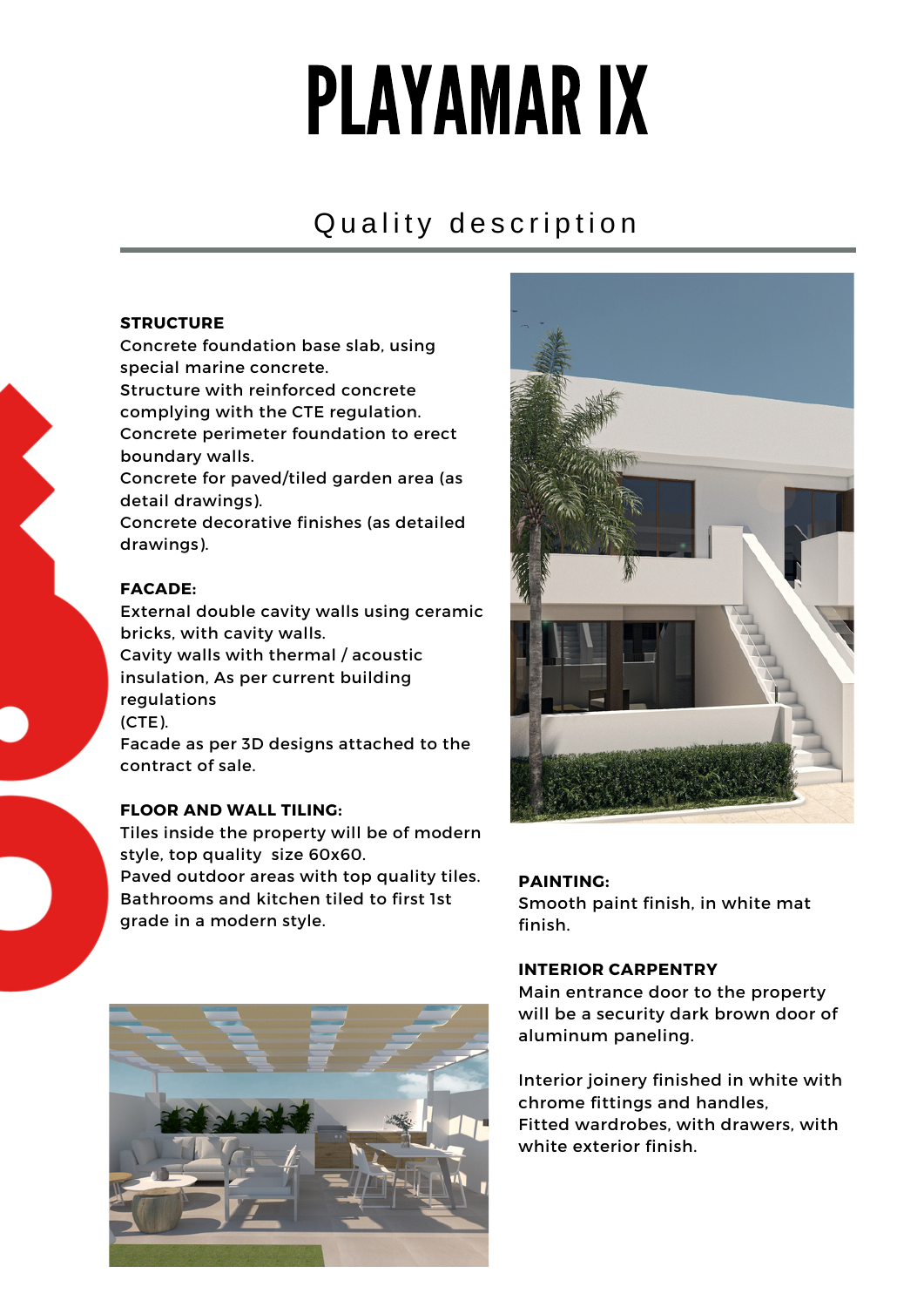#### **EXTERIOR CARPENTRY:** Aluminum

Bedroom windows and sliding doors in aluminium with shutters in the same colour in bedrooms.

Electric blind in the living room.

#### **GLASS:**

On all windows and sliding doors, double glass with camera. All glasses will be solar control.

#### **KITCHEN:**

Kitchen units will be as per plans and 3d images. Worktops will be from Silestone or similar material.

#### **PLUMBING AND SANITARY WARE:**

All plumbing with PPR pipes insulated and PVC drains. Sanitary ware of modern design with matching taps. Bathroom cabinets and sink will be installed suspended in both bathrooms. Shower tray with glass partition included.

# **ELECTRICITY:**

Mechanisms and switches in chrome or white finish. Wiring for installation in all rooms of the property. Installing communal antenna and TV in living room and all bedrooms. Pre-installation for telecommunications and fibre connections. Installation to meet current telecommunications regulation. Points for indoor and outdoor lighting according to regulations.

# **INSULATION:**

Thermal insulation as per current building regulations. Sound insulation as per current building regulations.



#### **CLIMATIZACION:**

Pre-installation with duct vents including expulsion, white colour.

#### **EXTERIOR WALLS AND FENCES:**

The plots are divided by a wall of a height of 1,20 and 1,40 m in white plaster. Galvanized entrance gate to the garden. Galvanized door for the parking area.



Orientative images of kitchen and bathroom